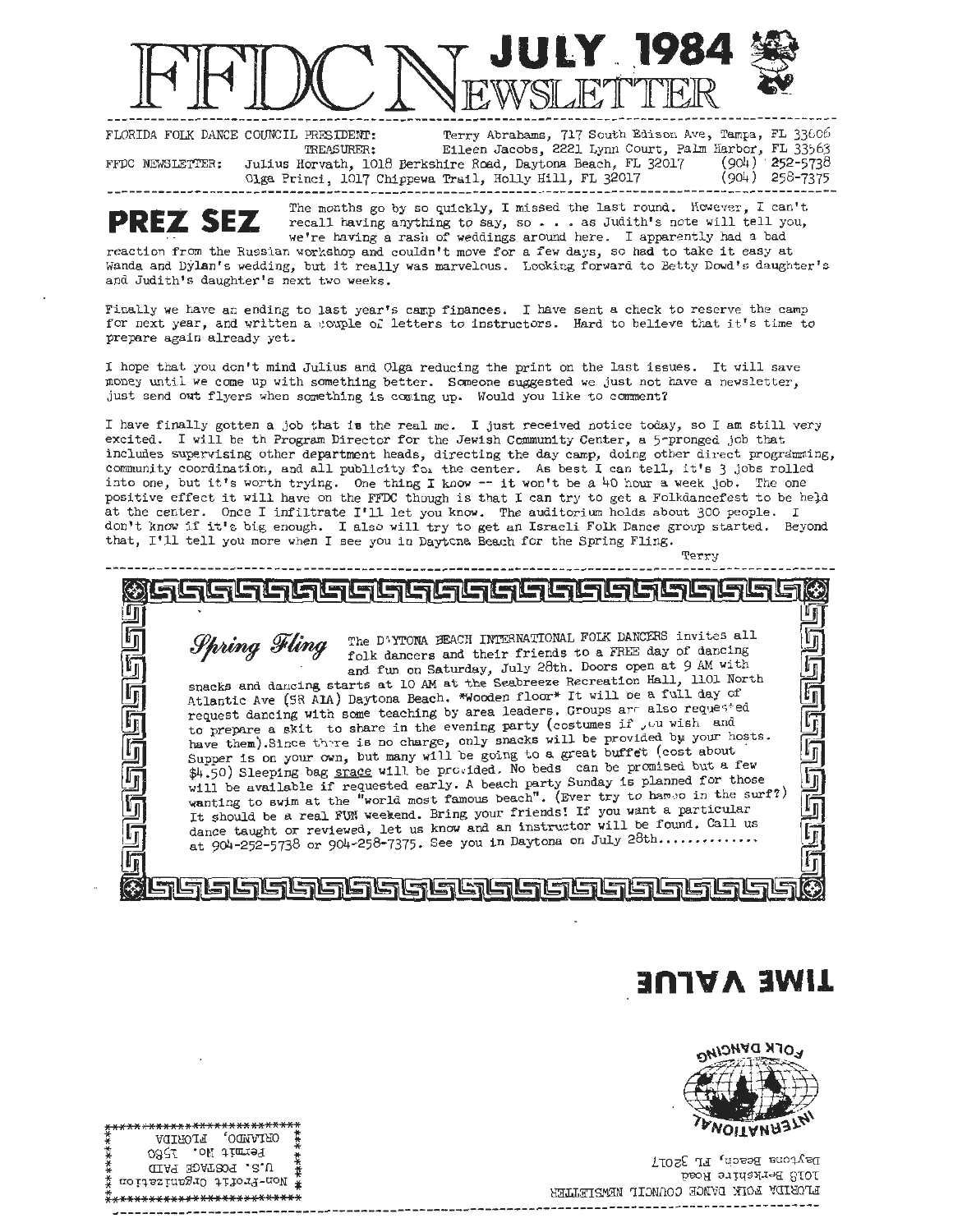#### KRASNOSELSK KADRIL

SOU<sup>O</sup>CE: This dance was adapted for stage by V.I. Krisanovskaia.

- RECC<sup>p</sup>D: RUESIA in music a.d dance.
- STYLE: 2 couples facing each oth~r, hands 1 1eld down.



INTSODUCTION: Four measures: 8 counts, stamping R,L on counts 7 and 8.

- FIG. 1:  $1^{-4}$ : In 8 steps, starting with R foot, couples pass through and turn, women making a  $1/4$ turn to the right, man making  $3/4$  turn to the right around the woman to end with partners facing each other.
	- 5- 6: Stamp 3 times with R foot and once with L (both men and women), while bringing R arm across in front from left to right.
	- $7-8$ : Hook R arm with partner in an elbow hold and take 4 steps CW to finish facing other couple.

R<sup>T</sup>PEAT measures 1-8 Fig. 1 to return to original position.

- FIG. 2: 1-2: Both men and women starting on R foot, go to the center with 4 steps. Men meet opposite women on R side.
	- $3^{-1}$ : Take position: R arm of man is on woman's  $\cdot r$  ist, R arm of woman is on man's shoulder, L arm of man is free and held down at side, woman holds skirt with L hand. Turn Cw in 4 steps ( $1\frac{1}{2}$  turns) until the men face each other (woman stay in place).
	- 5-8: Men move forward to their partners, joining L hands with partner, man's R hand on woman's waist, woman's R hand holding skirt. Partners make  $L^1_{\mu}$  turns CCW to end in original starting position. This movement is made in 7 steps starting with R foot, stamping R foot on 7th step. REPEAT measures 1-8 Fig. 2 once.
- FIG. 3: 1-2: Men move to the center with R-heel, L, R and L-heel, R, L (spreading arms apart). 3-4: Men squat and raise prisiadka, slapping underside of L foot with right hand, then repeating this slapping underside of R foot with left hand. AT THE SAME TIME, women do 3 stamps with R foot and 1 stamp with L, bringing right arm forward (as in measures 5-6 Fig. 1).

5-6: Repeat measures 1-2 Fig. 3 to meet opposite partner taking elbow hold (R elbows) and turning CW in 4 steps to end facing opposite couple.

REPEAT measures 1-8 Fig. 3 to return men to their own partners.

REPEAT Fig. 3 EXCEPT during measures 3-4 women and men do the "klutch" step (hands on waist)

| <u>KLUTCH STEP</u> : I. R stamp next to L | 5. R-heel raise and drop |
|-------------------------------------------|--------------------------|
| 2. L-heel raise and drop                  | 6. L stamp to L          |
| 3. R stamp to R                           | 7. R stamp forward       |
| 4. L stamp next to R                      | 8. Hold                  |

- FIG. 4: 1-2: Men move diagonally to the right **towards** other man with same step as measures 1-2 Fig. 3 while women wait in place.
	- $3-4$ : Men hook left elbows and make a  $1/2$  turn CCW with same step as the men, moving forward opening hands.
	- $5-8:$  With opposite partner take same position as in measures  $3-4$  Fig. 2 and turn CW until man reaches his original position and end facing opposite couple (into the set).
	- 9-12: Men do "pas de basque" step 3 times in place with hands on waist (beginning to the R), then stamp L, stamp R. At the same time, women move toward partners with same step as in measures  $1-2$  Fig. 3 (4 steps), opening arms.
	- 13-14: Take same position as measures  $3-4$  Fig. 2 and in 4 steps turn CW to end facing opposite couple (center of set).
	- 15-16: Stamp R, L, R.

PAS DE BASQUE: 1. Step R to R 3. Step back onto R  $2.$  Step L across R, lift R  $4.$  Hold 2. Step L across R, lift R FOR A PAS DE BASQUE LEFT, repeat with opposite footwork and direction.

- FIG.?! 1-4: Inside hands joined with partner, both men and women start on *R* foot. Men move forward  $R$ ,  $L$ , and stamp R foot, indicating with the left arm the path the woman is to follow ( by bringing his left arm across in front from right to left), then holds for rest of measures. Women walk forward and around in front of the men CCW (dropping joined hands) until on right side of partner once again (8 steps).  $5-8$ : Join hands in a circle of four and circle 8 steps CCW.
	- 9-12: Take same position with opposite partner (men taking women on left) as in measures  $3^{-1}$  Fig. 2. Turn CW in 6 steps until men are faing each other. On measure 12, women unfold to the right from position and step forward toward partner while partner stays in place.
	- 13-16: Partners take same position as in measures  $3^{-l_1}$  Fig. 2 and turn CW in 8 steps to end up in original position (2 turns).
- \* \* \* \* REPEAT dance from the beginning EXCEPT measures 13-16 Fig. 5 are as follows:

13-16: Partners take same position as in measures  $3-4$  Fig. 2 and turn CW in 4 steps to original places. Men turn left and women turn right in individual turn away from partner, men go down on L knee, women sit on patner's knee.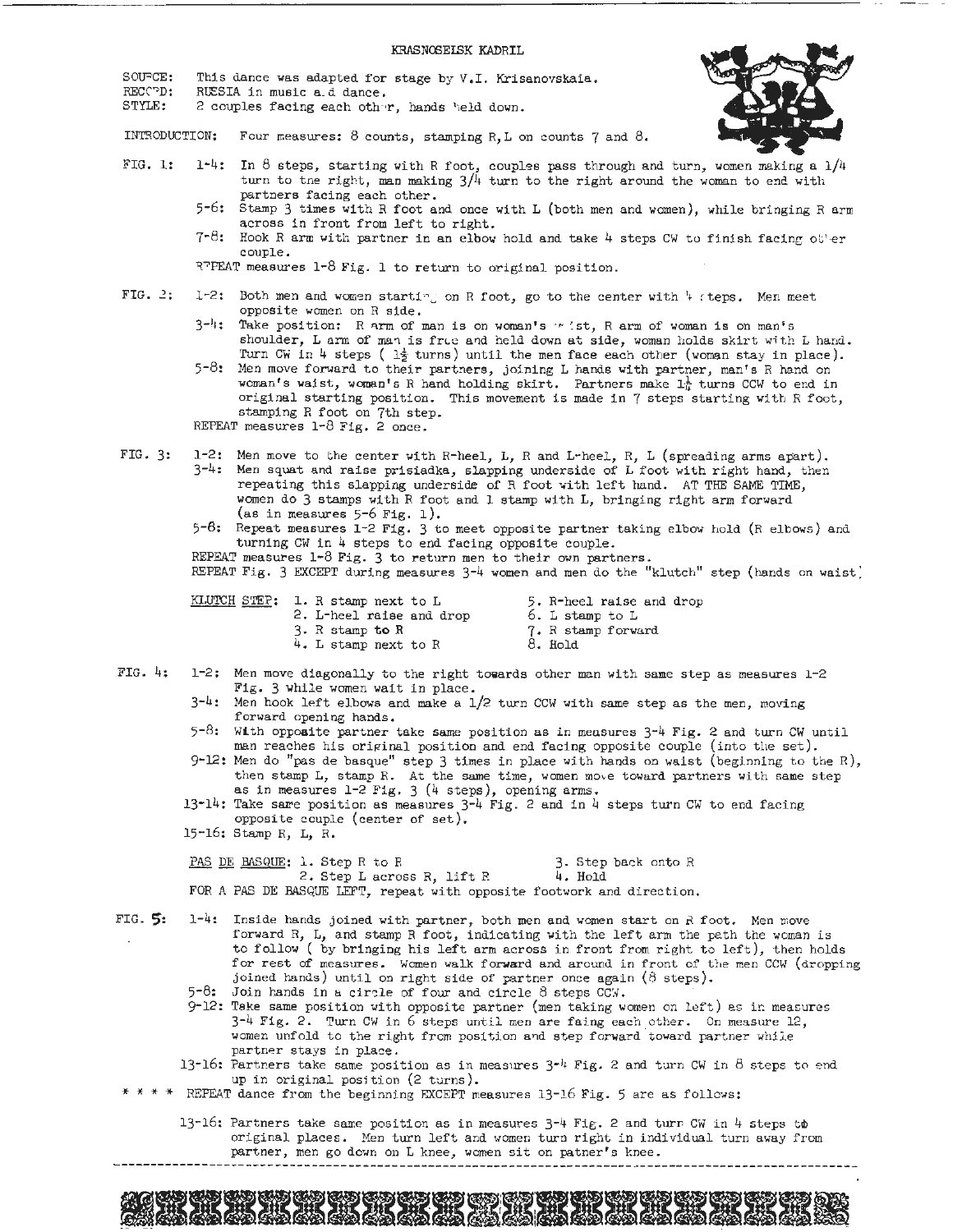## EDITORS NOTES DEAR READERS: Unbelievable human and are subject to

errors, Qmissions, goof-ups, and a bunch of misspelled words. Omissions: Notes taken on the phone and a post card or two with club directory info got misplaced and are listed below. Misspelled words: I type with one finger and my typewriter is too stupid to correct my errors. (sorry little IBM)

If you folks out there find an error, we will be happy to make corrections...especially in name, address, membership date, etc Your FFDC needs money to opperate, not much, but postage, etc is not free. One way you can help is to encourage your friends to join (  $\text{only }$  \$5 a year...cheap!) Another way is to include paid advertisements in the newsletter - like the generous ads paid by Mr Fazekas of the Budapesti Elite Boots shop. Perhaps we can have a column of busines cards for a nominal fee. ???? Of course, since we are anincorporated non-profit club (with an IRS tax no.) we can accept tax deductable contributions of any size... either money or equipment or supplies or....?? You will receive a thank you letter with informaticn for your 1040 To make the newsletter valuable to you, we need news to share! Club Notes, weddings, workshops, special one night stands, are of intrest to all. If time is short, you can always call (afte <sup>11</sup>PM when its cheaper) and we will get it in the next issue. (9o4) 252-5738. We are trying to make this a great publication but please remember, it is strictly voluntary, so your patienc and understanding would be appreciated.. Thanks...Julius...

CHUCK SETLOW sent us an intresting announcement of the new Panasonic RX-A5 three piece stereo FM/AM cassette playerrecorder available for \$480.75 plus \$11.50 shipping to Florida from Gourley Distributing Co., 400 N. Main, Sioux Falls, S.D. 57101. (605) 336-1466 . (It sells f or\$682.50 in Daytona Beach) Chuck says it sounds great and its 30 watts is adequate for most small halls .. and it is portable! Some of its features:

# **RX-A5 Platinum Plus**

3-Piece FM/AM/FM Stereo Radio Dual Cassette Recorder with 2-Speed Dubbing, Record/Play **Mixing,** 5-B:md Graphic vstem

| Equalizer and Separate Multi-Speaker S) |  |         |
|-----------------------------------------|--|---------|
| a Davel computer dealer for minimum and |  | ATana C |

- Dual cassette decks for mixing and Tape Speed Control (Tape 1)<br>
 Soft touch controls Soft-eject system<br>
 Soft-eject system Soft-eject system<br>
 Echo control<br>
 quitar, auxiliary and 2 mics Pause control and Ful
- 
- 
- 
- guitar, auxiliary and 2 mies Pause control and Full Auto-Stop 5-band record/playback graphic mechanisms ,-.qualizer Two 5-level LED meters and 13 LED Separate multi-speaker system: four indicators  $5''$  woofers, two  $2^{1/2}$  tweeters, and • Variable sound monitor 5<sup>\*</sup> passive radiators • Digital tape counter
- 
- four selectors Diversal voltage (110 115/115 127)<br>• Synchro dubbing synchronizes tape 2 200 220/230 250V, 50/60Hz)<br>• Includes AC power cord, speaker
- 
- 
- Tape Program Sensor lets you auto-<br>
 Tape Program Sensor lets you auto-<br>
 Tape Program Sensor lets you auto-<br>
 Nutomatic program end-stop lets you<br>
 Automatic program end-stop lets you<br>
(not included)
- pre-select transport-stop point on . Trademark of Dolby Laboratori t.ine
- 1, to tape 1 operation **•** Includes AC power cord, speaker<br>• Automatic Playback Relay system cords and car cord<br>• Tape 1  $\approx$  Tape 2) (refer to page 29) Jacks: FM/AM/ground antenna, AC-in,<br>• Two-speed dubbing allows you
- Two-speed dubbing allows you to dub DC-in, ext. speaker (2), headphones ,, 1.,pn and the standard time (2), line-out (2), line/phone-in (2), ext. Tape Program Sensor lets you auto- mic/mix mic-in (2), aux-in, guitar an
	-
	-

 $MELBOURNE$  FOLK DANCERS  $7 - 9$  PM FRIDAYS meets at:<br>HELBOURNE VILLIAGE TOWN HALL International dancing MELBOURNE VILLIAGE TOWN HALL Jchn Daly (305) 777- 3708 Robert Vanattia (305) 676-3524 SARASOTA Scottish and International "THE FOLKDANCING" Call: Cubby Whitehead (813) 755-6212 for information.<br>...ed note: sorry, I lost their listing and hope you call. Cubby for details. We will print details when found

### MOUSE MUSINGS

We experienced an early slow down. The main events of May were vacations taken around the Memorial day weekend. The Crosses made their usual trek to their mountain in North Carolinia. David Digby was in Houston, Texas, met Susan Horvath, and danced **with** the Houston performing group at a MENSA convention: We went to the Pittsburg area tovvisit relatives. It is definitely not easy to travel with a  $1\frac{1}{2}$  and a 3 year old!! Our performing group is working on a show for a German wedding on July 7th.... Have a great summer!! Pat Henderson

### MOUSE MUSINGS

We experienced an early summer slow down. the main events of May were vacations taken around the Memorial Day weekend. The Crosses made their annual trek to there mountain cabin in North Carolina. David Digby was in Houston Texas, met Susan Horvath, and danced with the Houston performing gronp at a MENSA convention. We went to the Pittsburg area to visit with relatives. It is definately not easy to travel with a  $1\frac{1}{2}$  and 3 year old. Our performing group is working on a show for a German wedding on July 7th. Have a Great summer!!! Pat Henderson

#### TAMPA TRIVIA

<sup>I</sup> 'm subbing for Judith this month as she seemed to be a bit busy for some reason or other. Well, the subject for the month is weddings. Wanda and Dylan had a marvelous wedding at which we all folk danced ourselves to death. Betty Dowd's daughter followed with a beautiful traditional Catholic wedding followed by a festive reception at a lovely club. To top off the month, many people gathered for Cory's marraige to Eric. Ethnic shish-ka-bobs were served while we both social and folk danced to a live band... It was lovely seeing all the Baizans together again.

Susan Ryan is getting married- -She announced her engagement and promptly left for Boston. I guess its because her fiance lives there. We will really miss her. She was a good dancer and a good friend. Mazel Tov to her. (He's a nice Jewish boy) John just came back from a trip to Europe and upon his return, he announced his engagement to Liz, What is happening around here? By January, there won't be a single folk dancer left.

The traveling is starting again. Maria was in Mexico, Bonnie is in Australia, and Ursula soon leaves for Germany. Bobbie is still in Germany and seems to really likes her job -- and manages to visit every place in sight and plenty not in **Sight**  She has many visitors that she shows around (Jerry Raz this month) and folk dance activities too.

I think we told you Rob left for a new job in Atlanta - at least he will get to be with Jeannie who left us last year.. Either married or gone...

That's all the news of any value -- so untill next month --Terry

ORMOND ODDS AND ENDS



For some unknown reason the Ormond Beach International Folk Dancers are very popular this summer; it seems as if everyone wants us to perform for them. In fact, we were asked to put on a show for three separate groups, all on the same day! A few of us· have been frequenting Tampa frequently (due to the frequent weddings) and frequently enjoying ourse]ves. We hope that other groups will frequent us as frequently as we frequent them. (It is a mark of good writing not to use the same

word too frequently.) It appears that the Delibab Folk Ensemble from Hungary will not make it to Florida, although it is possible that they may be at Epcot after August 10th. See you all in Daytona Beach for the SPRING FLING!!!!!!!!!!

0 B I FD

DAYTONA DRIVEL

<sup>A</sup>corqialinvitation is extended to all to attend our SPRING FLING!!!! Please see our flyer in this issue. Plan to come and stay the entire day, or maybe only part of the day, or maybe overnight... JUST COME! It's free to all folk dancers, to others it doesn't cost anything. WELCOME WELCOME WELCOME WELCOME WELCOME WELCOME WELCOME WELCO D B I F D NEW GROUP TO FORM DORR FOX just moved to Florida and is anxious to form a group in KEY WEST. He would appreciate help!! Call or write him at:

512 Simonton, Key West, FL 33040 ....THANKS.....